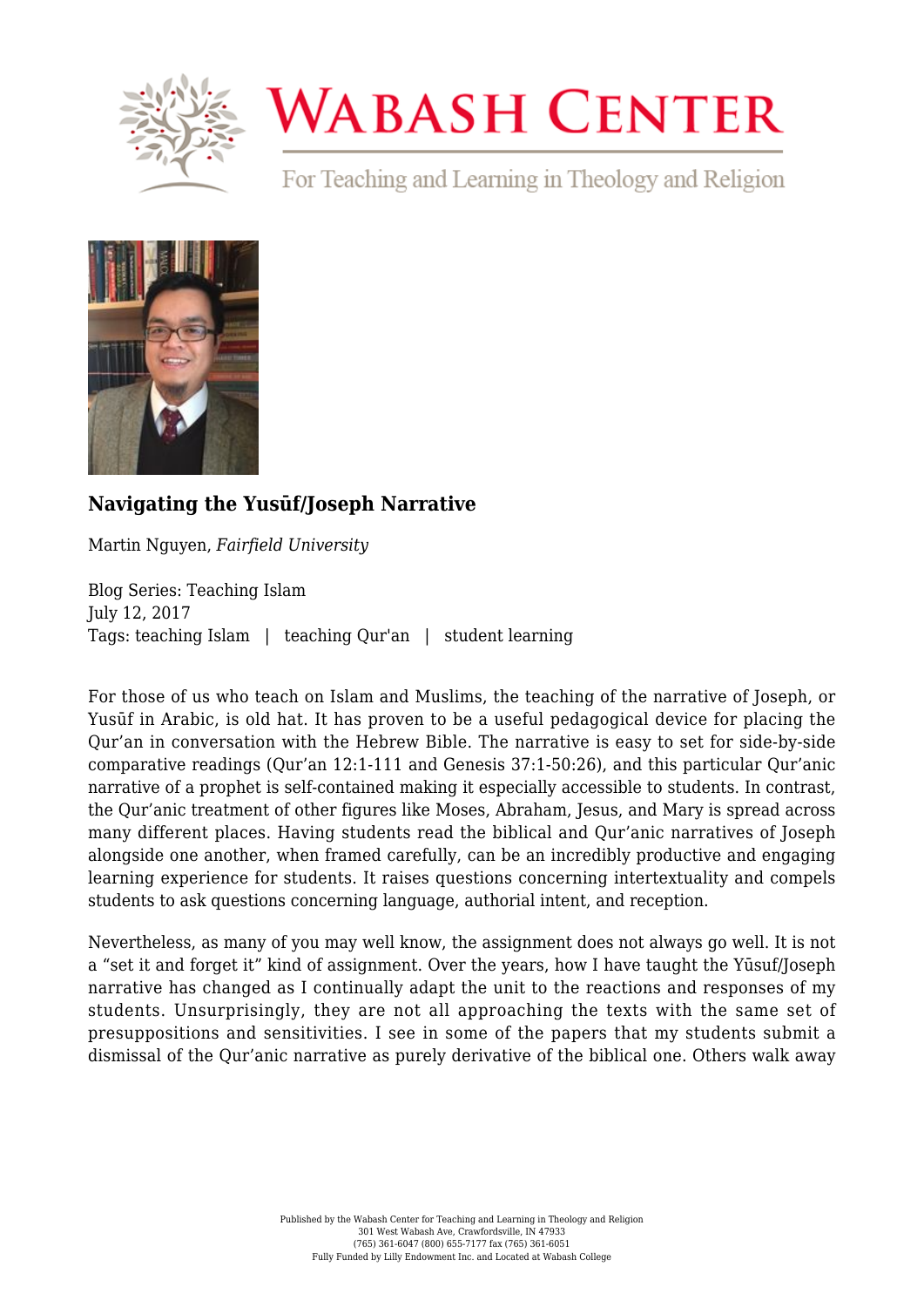perplexed by what they believe to be the overly elliptical or densely opaque language of the Qur'an. With both narratives emerging from historical contexts greatly removed from those of today, I also find students conflating the *Sitz im Leben* or social contexts of the biblical and Qur'anic accounts. All ancient societies in arid climates start blurring together for them. What I would like to share are some of the changes that I have made to improve how I frame the assignment and guide my students.

1) I encourage my students to consider reading the passage from the Qur'an first. Students want to begin with the biblical account either out of familiarity or a desire to read the material in historical order, but this can prime them to privilege the biblical account as the "authentic" or "original" one. By flipping the reading order, how they go about processing the two texts is substantially shifted. This is evident in our class discussions. Typically the students end up split in which they read first, but this difference itself has generated fascinating discussions about how each student perceives certain narrative elements as either missing, added, extraneous, abbreviated, or prolonged depending on which scripture is granted "priority."

2) If time permits in a semester, I try to provide a broader introduction to the work being done by the authors of these scriptural texts. While this naturally takes place with the Qur'an, since it is the subject of my course, it takes more effort to carve time out to properly situate the Hebrew Bible. What seems to be the Hebrew Bible's larger objective? Who is its audience(s)? What overarching story is it trying to tell with its many books? How does it tell that story? Who is emphasized and why? Of course, we entertain the same questions when it comes to the Qur'an. In sum, I am trying to get students to think, what sort of work is each of these narratives doing in their respective historical and cultural settings?

Attention is also paid to language. I have my students reflect and discuss on why the Qur'an and Bible seem to speak in different ways. How does naming, or the lack thereof, figure into the telling of the story and what effect does it have for the reader? This is also an opportunity for students to do some translation comparisons, a tactic I discussed in an early post. The point of the narrative assignment, of course, is not only the content of the accounts themselves, but drawing attention to the ways that the stories are told.

3) I have also found it helpful to extend the Yūsuf/Joseph unit on occasion by moving beyond scripture and looking at how the narrative is received and reinterpreted by later historical communities. What life has the Yūsuf/Joseph narrative had? Obvious choices are the musical and film *Joseph and the Amazing Technicolor Dreamcoat* and the array of religious art, both Christian and Islamic, that has been produced around the story. What I have found more compelling and useful, however, is the novel *Paradise* by Abdulrazak Gurnah which uses the Yūsuf/Joseph narrative to tell the history of East Africa during the period of European colonization. Both the setting and the characters of this book serve to further decenter our discussions from biblical normativities and the western cultural prism. We are dealing, after all, with Africans and Muslims under colonialism. Although the novel adheres relatively loosely to the scriptural accounts of Yūsuf/Joseph, it nonetheless allows us to revisit the narrative with a more contemporary lens as we explore questions of power, identity, and belonging. It is also